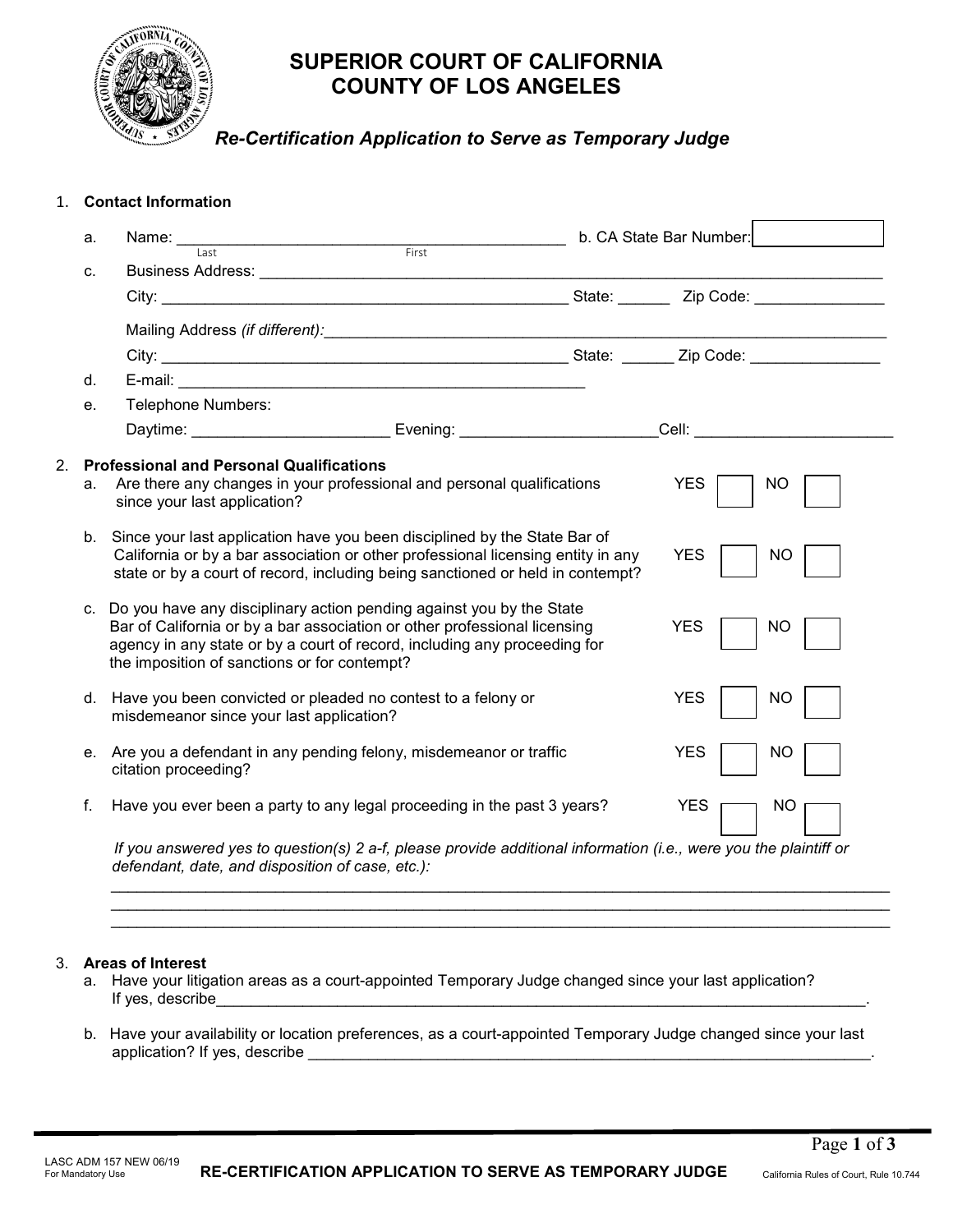|    | Name: |                                                                                                                      |                                                                                                                                                                                                                                      | <b>State Bar Number:</b> |     |  |
|----|-------|----------------------------------------------------------------------------------------------------------------------|--------------------------------------------------------------------------------------------------------------------------------------------------------------------------------------------------------------------------------------|--------------------------|-----|--|
|    |       | l ast                                                                                                                | First                                                                                                                                                                                                                                |                          |     |  |
| 4. |       | <b>Practical Experience</b><br>a. Are there any changes in your practical experience since your<br>last application? |                                                                                                                                                                                                                                      | <b>YES</b>               | NO  |  |
|    |       | b. Do you hold yourself out publicly as representing exclusively one<br>side in any area of litigation practice?     |                                                                                                                                                                                                                                      | <b>YES</b>               | NΟ  |  |
|    | C.    | Do you represent one side in more than 90 percent of your cases<br>in any area of litigation practice?               |                                                                                                                                                                                                                                      | YES                      | NO. |  |
|    |       | 5. Additional Information<br>Last application:                                                                       | Provide any additional information or facts concerning your background, situation, or circumstances that may<br>positively or negatively reflect on your suitability for appointment and should be disclosed to the Court since your |                          |     |  |

#### 6. **Contact Person**

It may be necessary to contact you regarding matters on which you have been involved as a Temporary Judge. Please list changes to your contact person since your last application.

\_\_\_\_\_\_\_\_\_\_\_\_\_\_\_\_\_\_\_\_\_\_\_\_\_\_\_\_\_\_\_\_\_\_\_\_\_\_\_\_\_\_\_\_\_\_\_\_\_\_\_\_\_\_\_\_\_\_\_\_\_\_\_\_\_\_\_\_\_\_\_\_\_\_\_\_.

| a. | Name:                    |                 |                     |  |  |  |  |  |
|----|--------------------------|-----------------|---------------------|--|--|--|--|--|
|    | First                    | Last            |                     |  |  |  |  |  |
|    | <b>Business Address:</b> |                 |                     |  |  |  |  |  |
|    | <b>Street</b>            | Citv            | <b>State</b><br>Zip |  |  |  |  |  |
|    | Business Telephone: (    | E-mail Address: |                     |  |  |  |  |  |

- 7. I understand and acknowledge that the selection and appointment of a Temporary Judge is solely at the discretion of the Court for the purpose of assisting the public and does not constitute an employment relationship.
- 8. I am aware of and will comply with all provisions of the Code of Judicial Ethics and the California Rules of Court concerning temporary judges.
- 9. I understand and acknowledge that as a Temporary Judge if I serve 30 or more full days in a calendar year, I am required to complete a Statement of Economic Interests (Form 700).

I declare under penalty of perjury under the laws of the State of California that the foregoing, including statements made in all attachments, is true and correct. I understand that any misstatement or omission of material fact may disqualify me from serving as a Temporary Judge in this Court.

If approved by the Temporary Judge Committee to sit as a Temporary Judge, I hereby agree to sit a minimum of four (4) times each year. I understand that my failure to do so or cancellation of assignments, without good cause, could result in my removal as a Temporary Judge.

Date:

(TYPE OR PRINT NAME OF APPLICANT) (SIGNATURE OF APPLICANT)

 $\longrightarrow$  . The contribution of the contribution of  $\longrightarrow$  . The contribution of the contribution of the contribution of  $\longrightarrow$ 

**This application is not complete unless the** *Waiver and Authorization for Release of Information* **on the next page is signed by the applicant.**